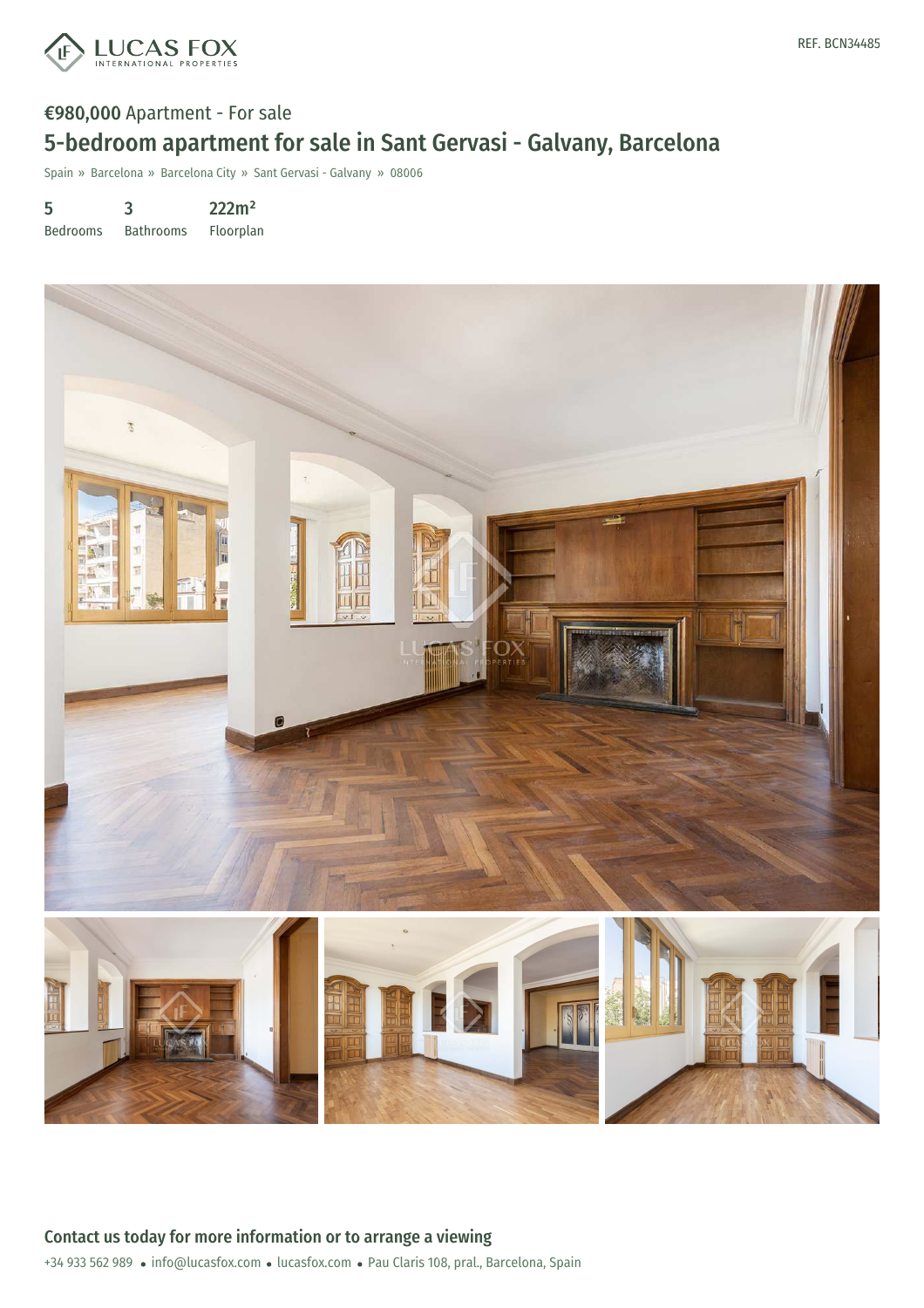

## €980,000 Apartment - For sale 5-bedroom apartment for sale in Sant Gervasi - Galvany, Barcelona

Spain » Barcelona » Barcelona City » Sant Gervasi - Galvany » 08006

5 Bedrooms 3 Bathrooms 222m² Floorplan

**OVERVIEW** 

## Bright apartment on a high floor, just steps from Plaça Molina.

Elegant apartment to renovate with large spaces and windows that provide abundant natural light in a beautiful stately building with a lift, storage room and concierge service just steps from Plaça Molina.

The layout makes the most of the space available and is very well planned, thanks to the square shape of the floor plan. It currently has 5 bedrooms and 3 bathrooms, with the possibility of modifying it to suit the buyer. A spacious hall is followed by a large living room with a second living area of approximately 20 m² that was a terrace that can be recovered again. Positioned facing a garden area, the property is nice and peaceful. The bright kitchen has a dining space and laundry area.

Please contact us for any further information or to arrange a viewing.



[lucasfox.com/go/bcn34485](https://www.lucasfox.com/go/bcn34485)

Terrace, Concierge service, Lift, Natural light, Built-in wardrobes, Exterior, Fireplace, Heating, Near international schools, Views